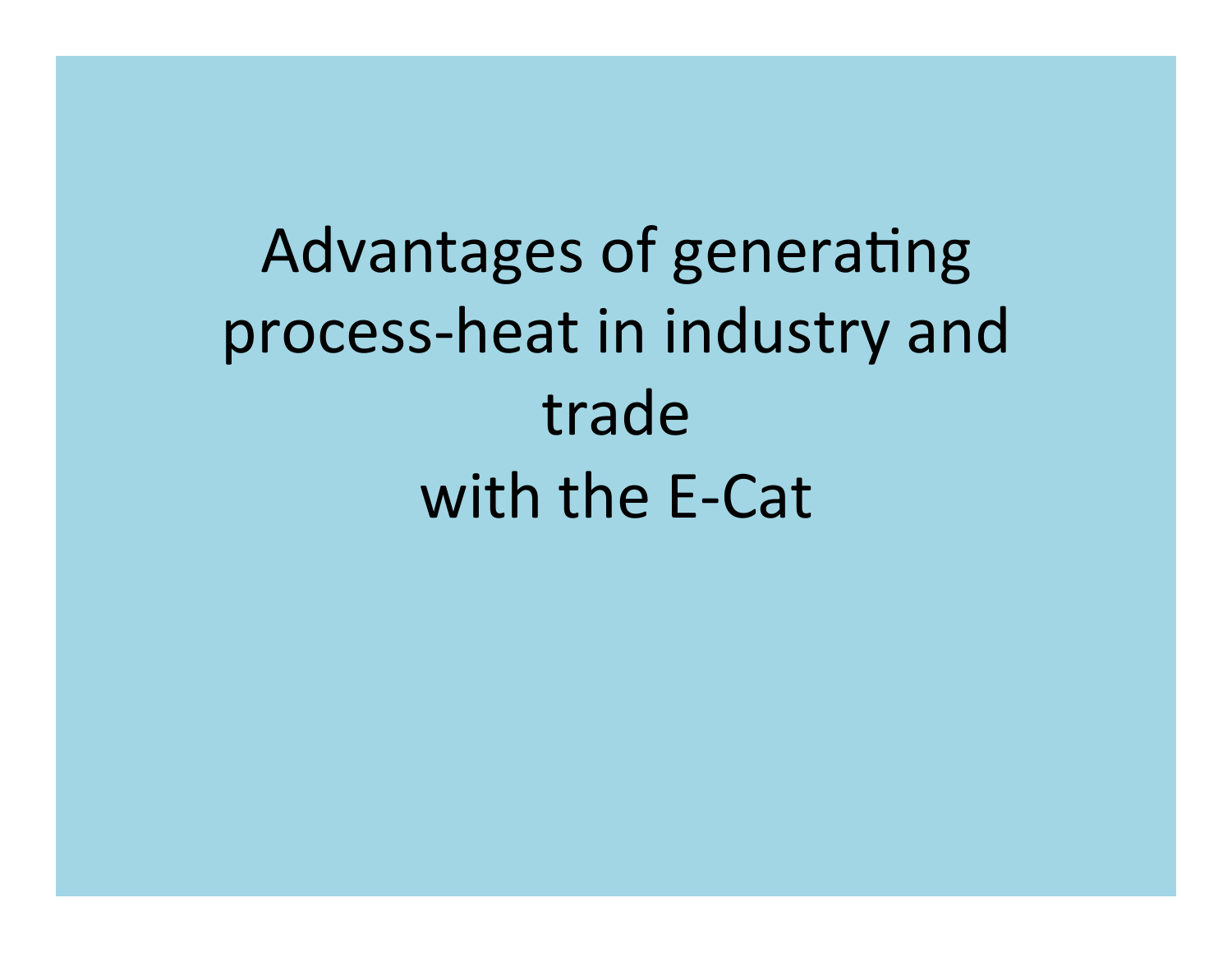# The E-Cat, a chance for the global environment

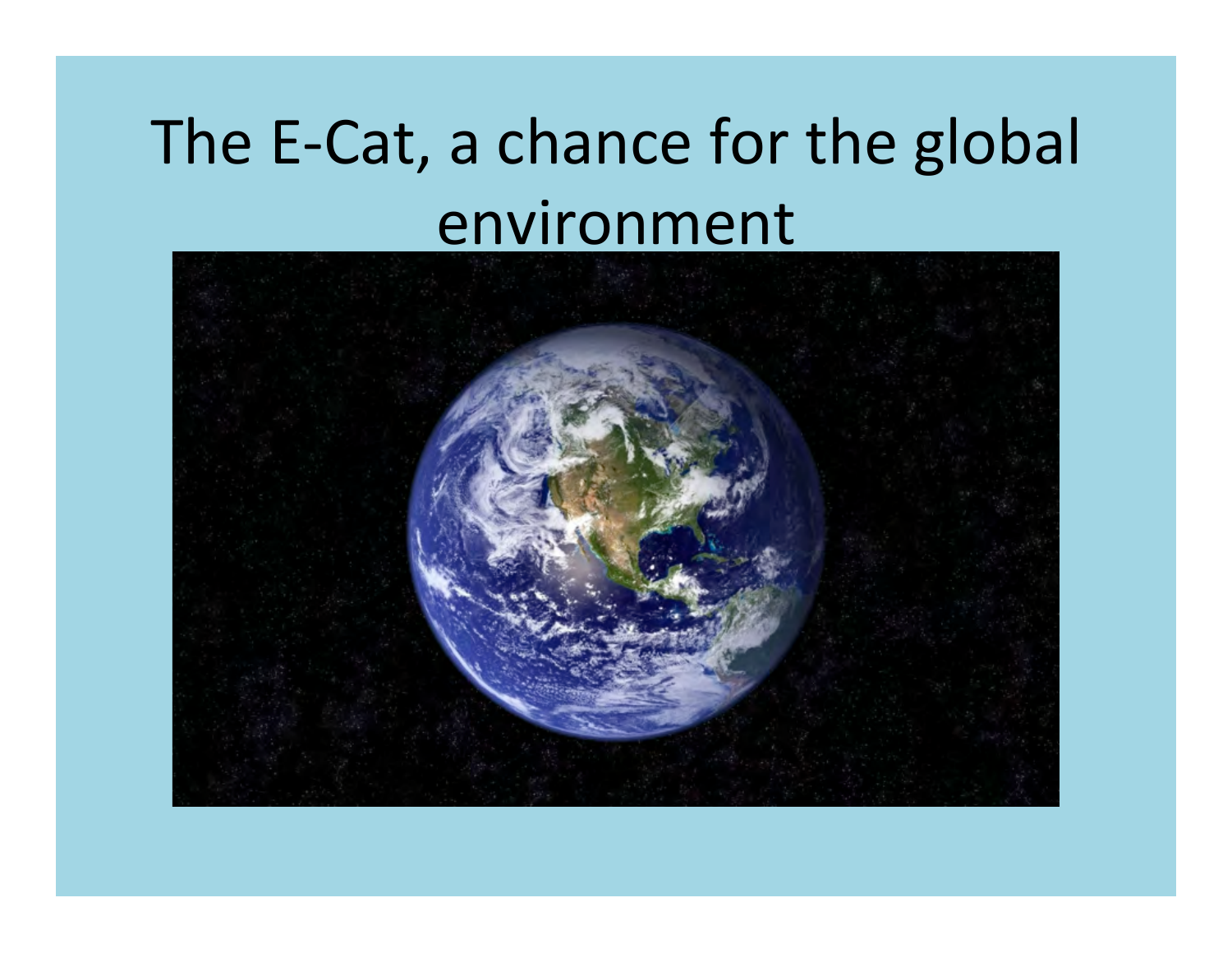#### The ratio of heat in the overall energy consumption



Structure of total energy consumption in 2010 ---Regarding type of use and sectors of use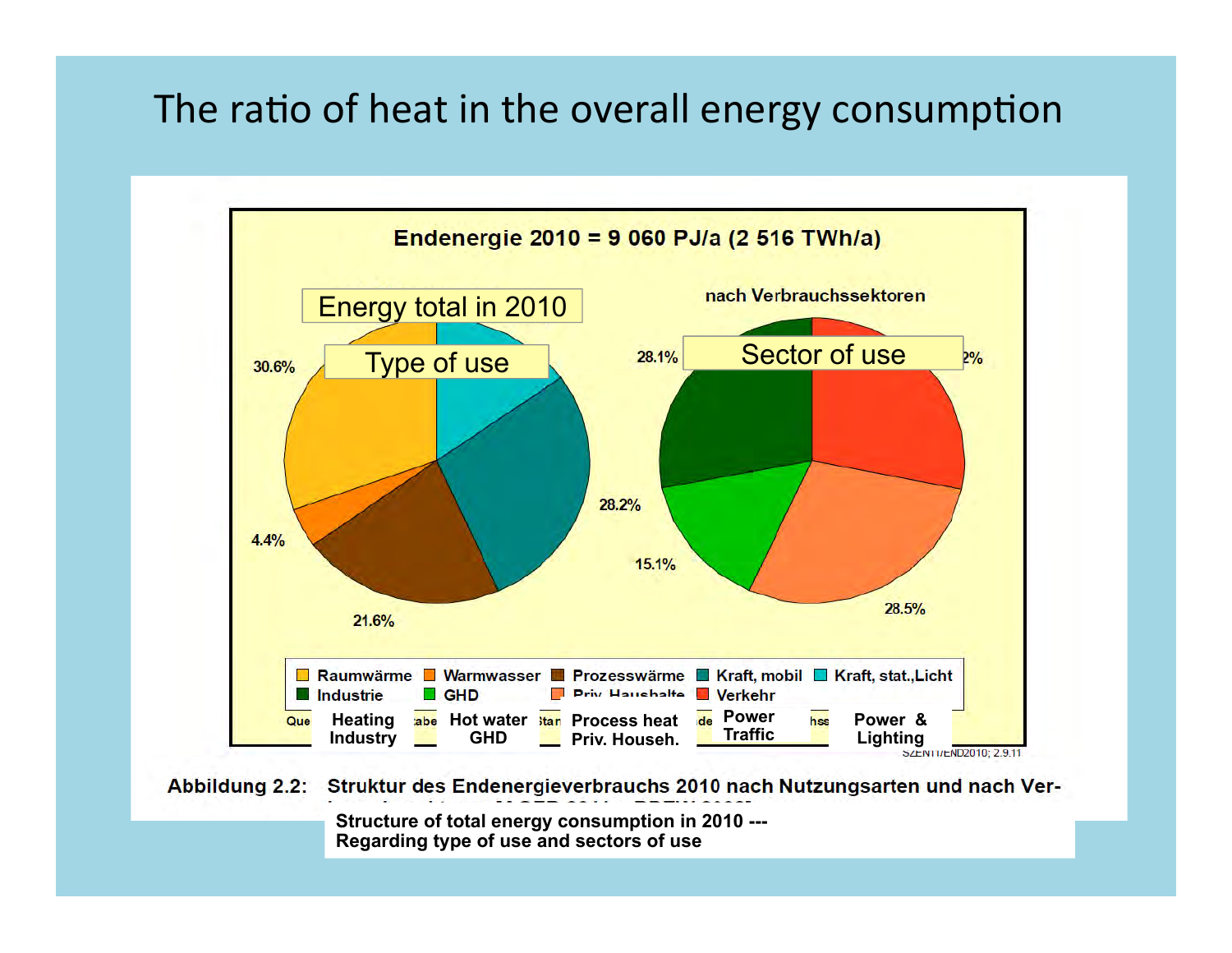#### Potential energy savings with the E-Cat



This corresponds 36.750 1 MW-ECATS (when 8000 hours active a year)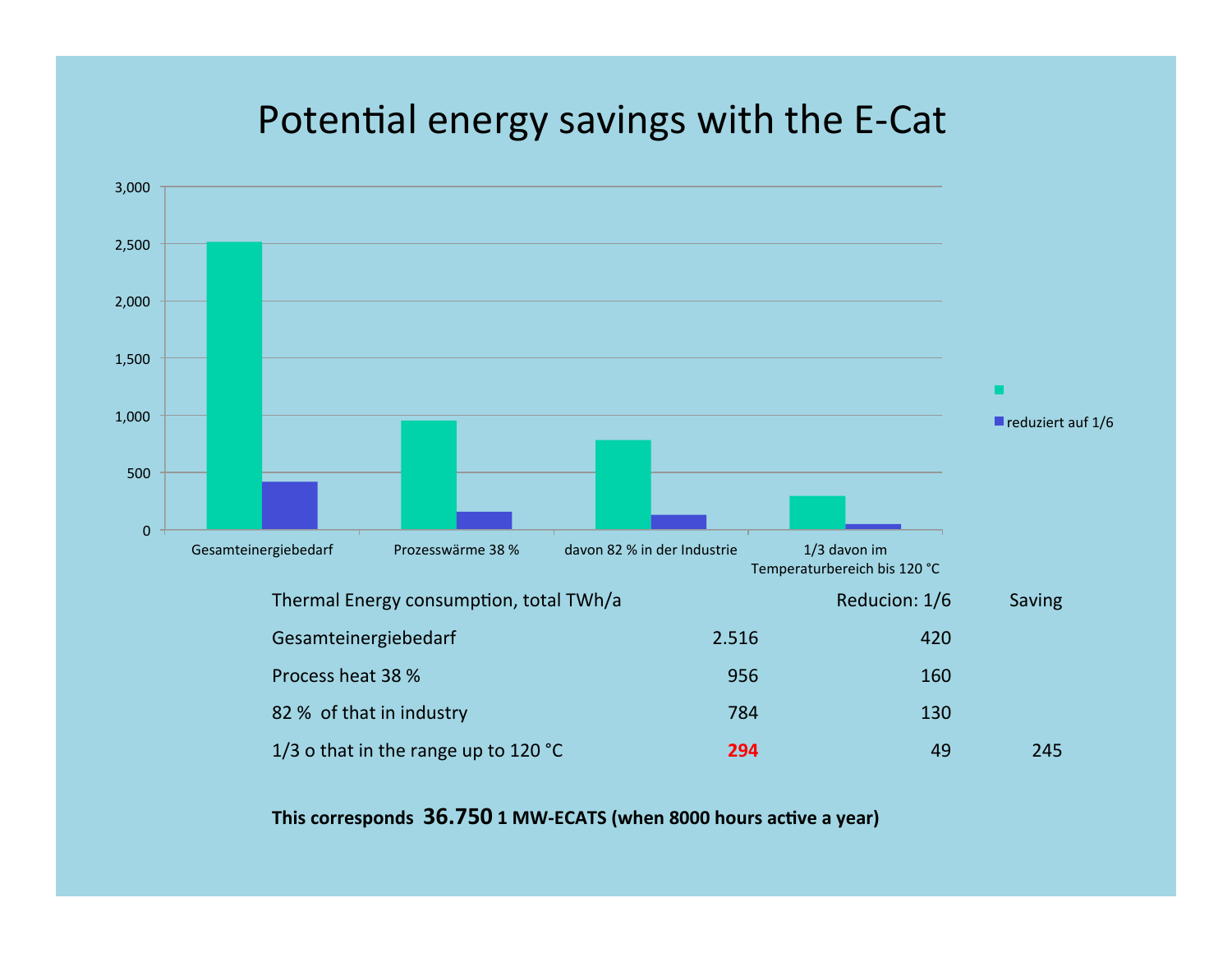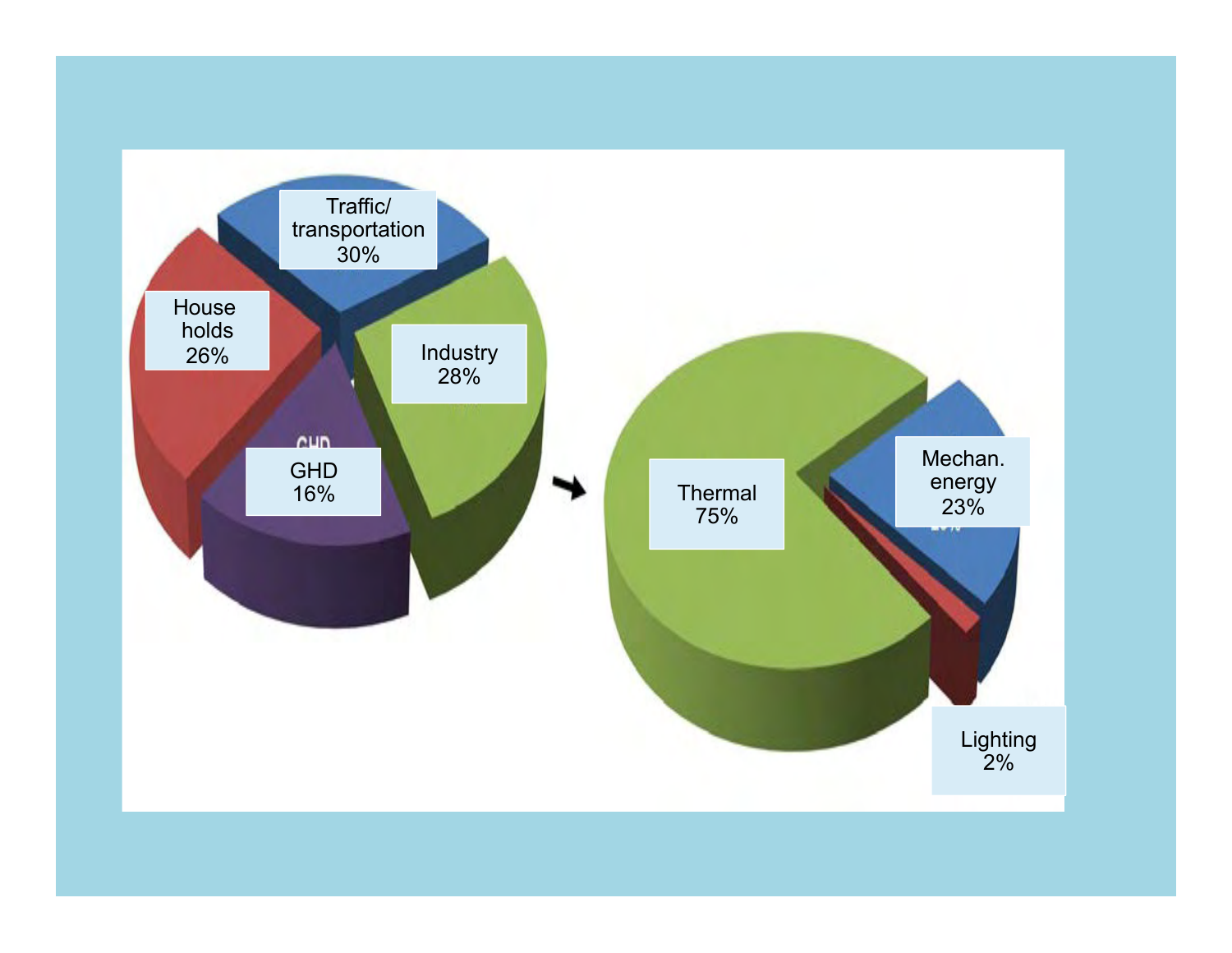#### Temperature sectors of process heat



| $PI-$     |                       | E-Cat low |                                |     |                               |                   |
|-----------|-----------------------|-----------|--------------------------------|-----|-------------------------------|-------------------|
|           | Consumpt. Demand tot. |           | Temp.E-Cat 250 °C E-Cat 600 °C |     |                               |                   |
|           |                       |           |                                |     |                               |                   |
| $0 - 100$ | 250                   | 250       |                                |     | $1$ PJ = 1 Petajoule          | $= 10^{15}$ Joule |
| 100-200   | 280                   | 100       | 180                            |     | $= 1'000$ Terajoule = 278 GWh |                   |
| 200-300   | 35                    |           | 15                             | 20  |                               |                   |
| 300-400   | 130                   |           |                                | 130 |                               |                   |
| 400-500   | 150                   |           |                                | 150 |                               |                   |
| 500-600   | 145                   |           |                                | 145 |                               |                   |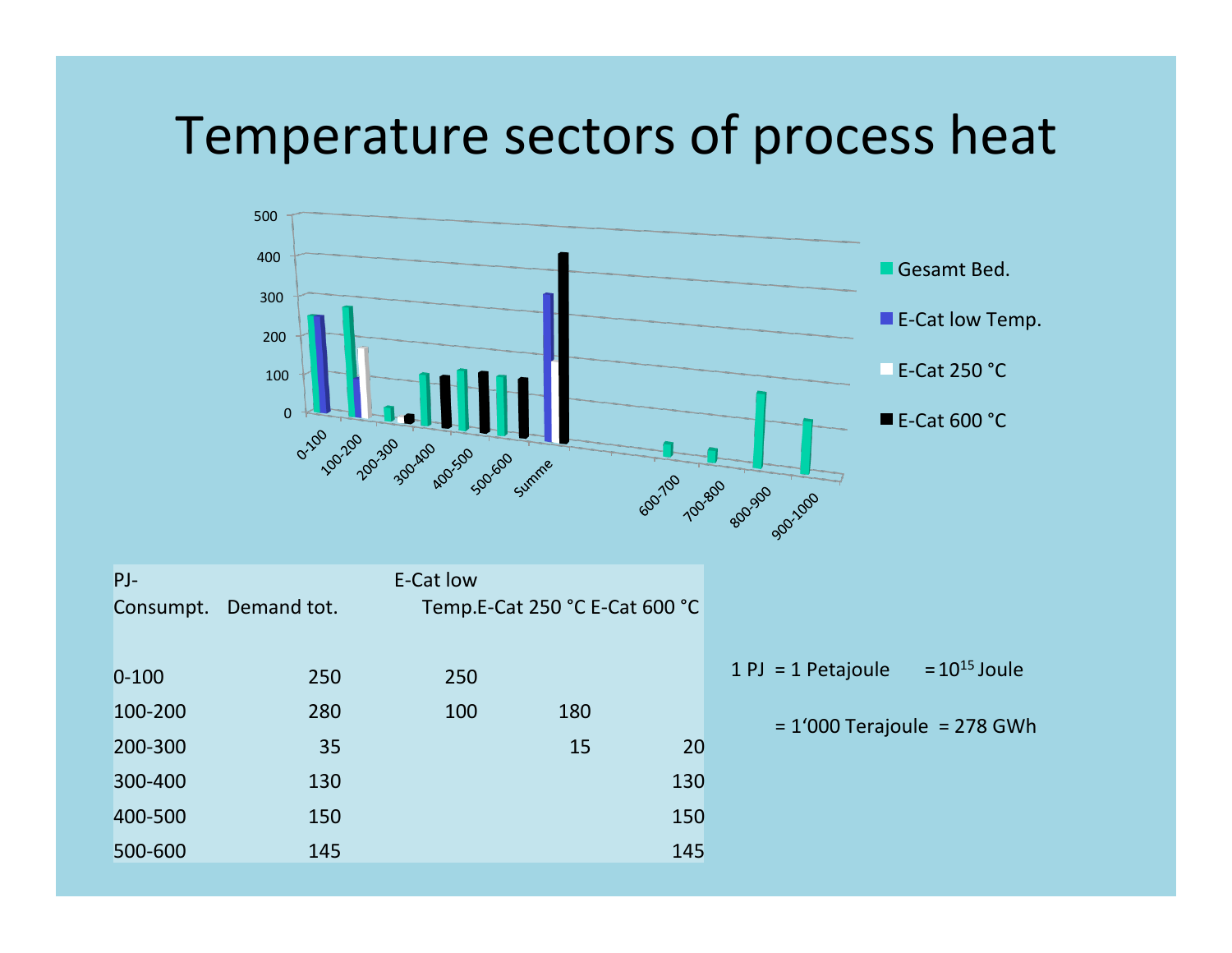# Energy sources

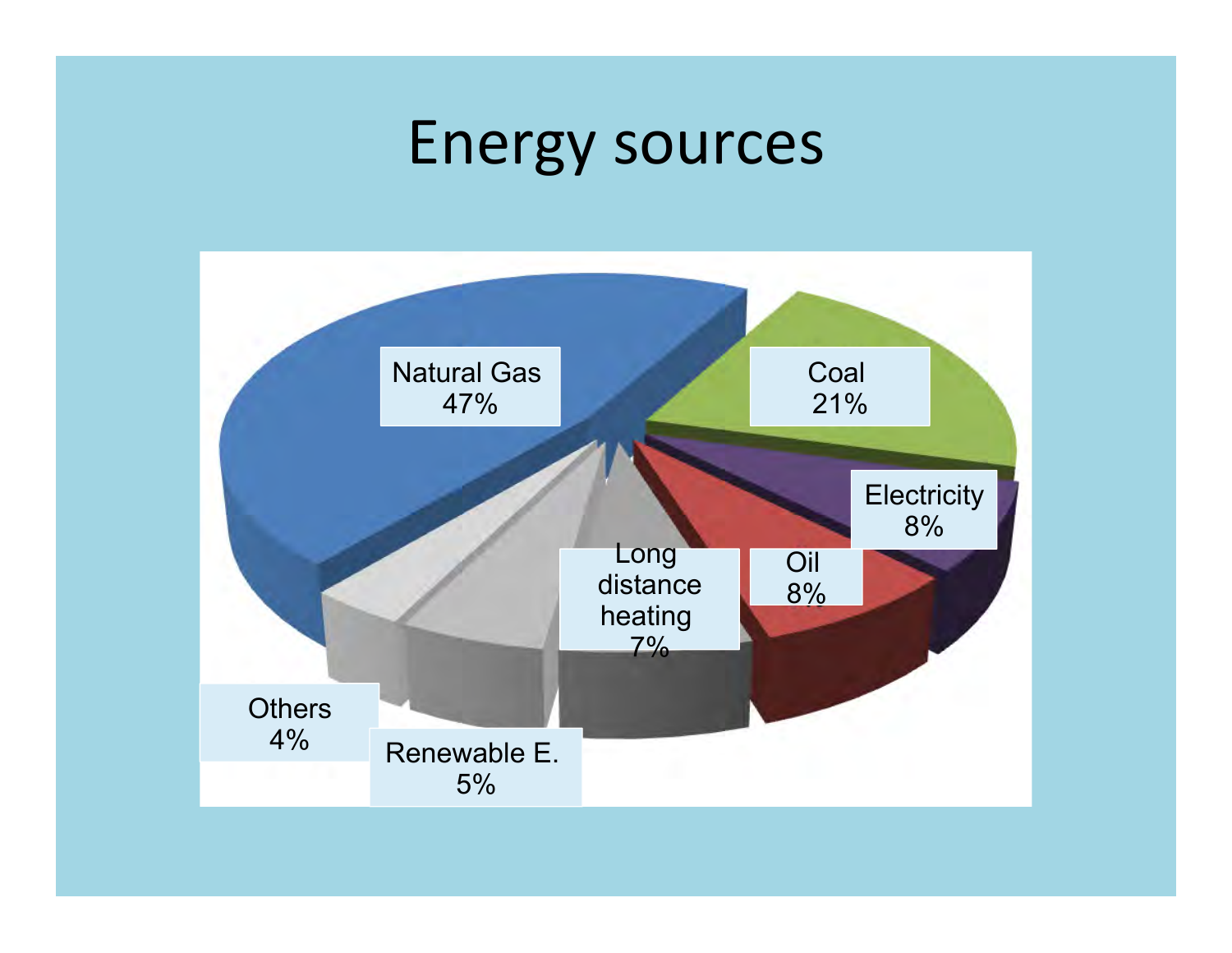### The important industries subdivided in temperature sectors

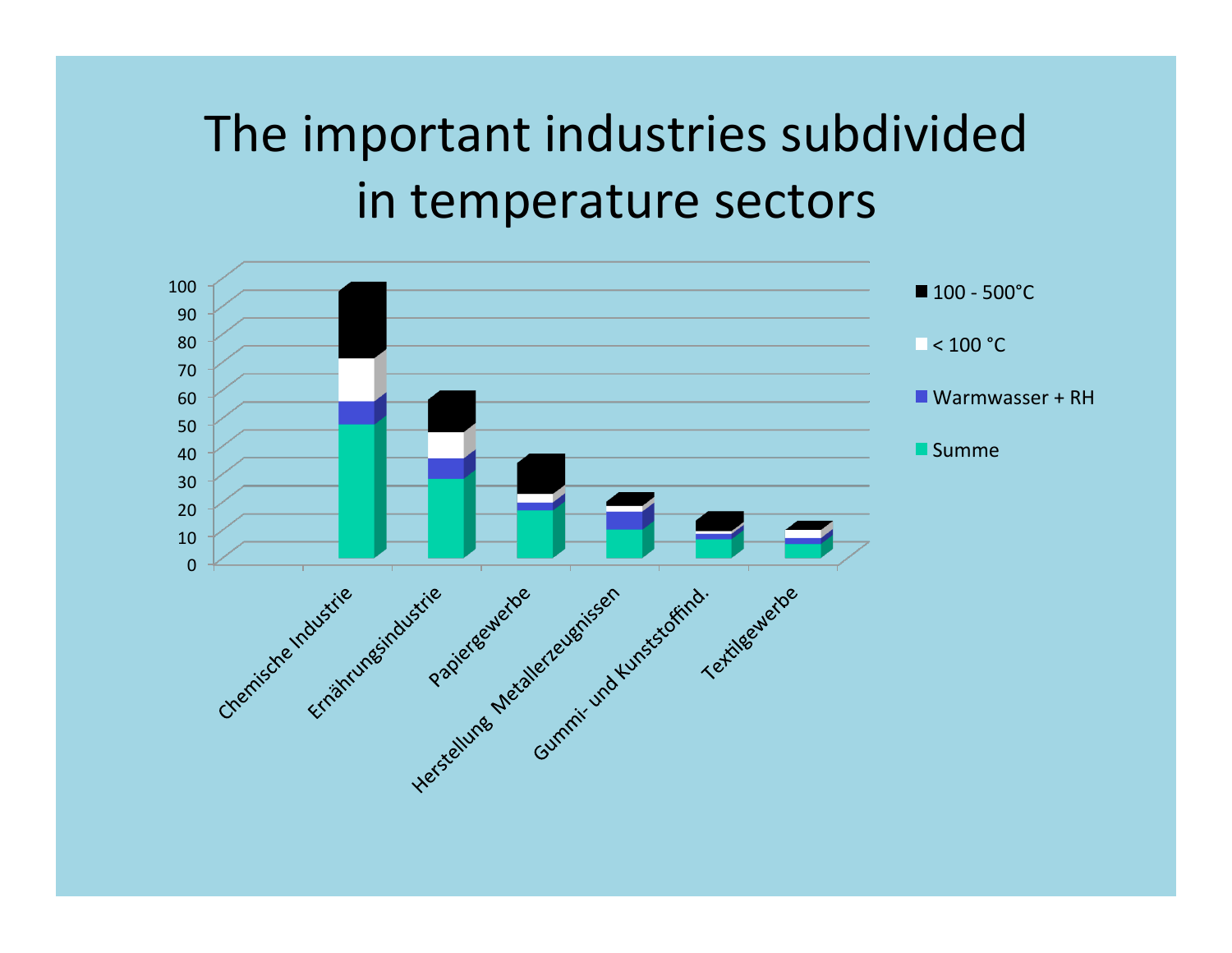## The important industries subdivided in temperature sectors

| TWh/a (2007)               | Sum  | Hot water + RH | < 100 °C       | $100 - 500^{\circ}C$ |
|----------------------------|------|----------------|----------------|----------------------|
|                            |      |                |                |                      |
| <b>Chemical Industry</b>   | 47,7 | 8,3            | 15,4           | 24                   |
| <b>Food Industry</b>       | 28,3 | 7,3            | 9,4            | 11,6                 |
| Pulp & Paper               | 17   | 2,9            | $\overline{3}$ | 11,1                 |
| <b>Metal manufacturing</b> | 10,1 | 6,5            | $\overline{2}$ | 1,6                  |
| Rubber & plastics          | 6,7  | 1,9            | $\mathbf{1}$   | 3,8                  |
| <b>Textiles</b>            | 5    | 2,1            | 2,9            | $\overline{0}$       |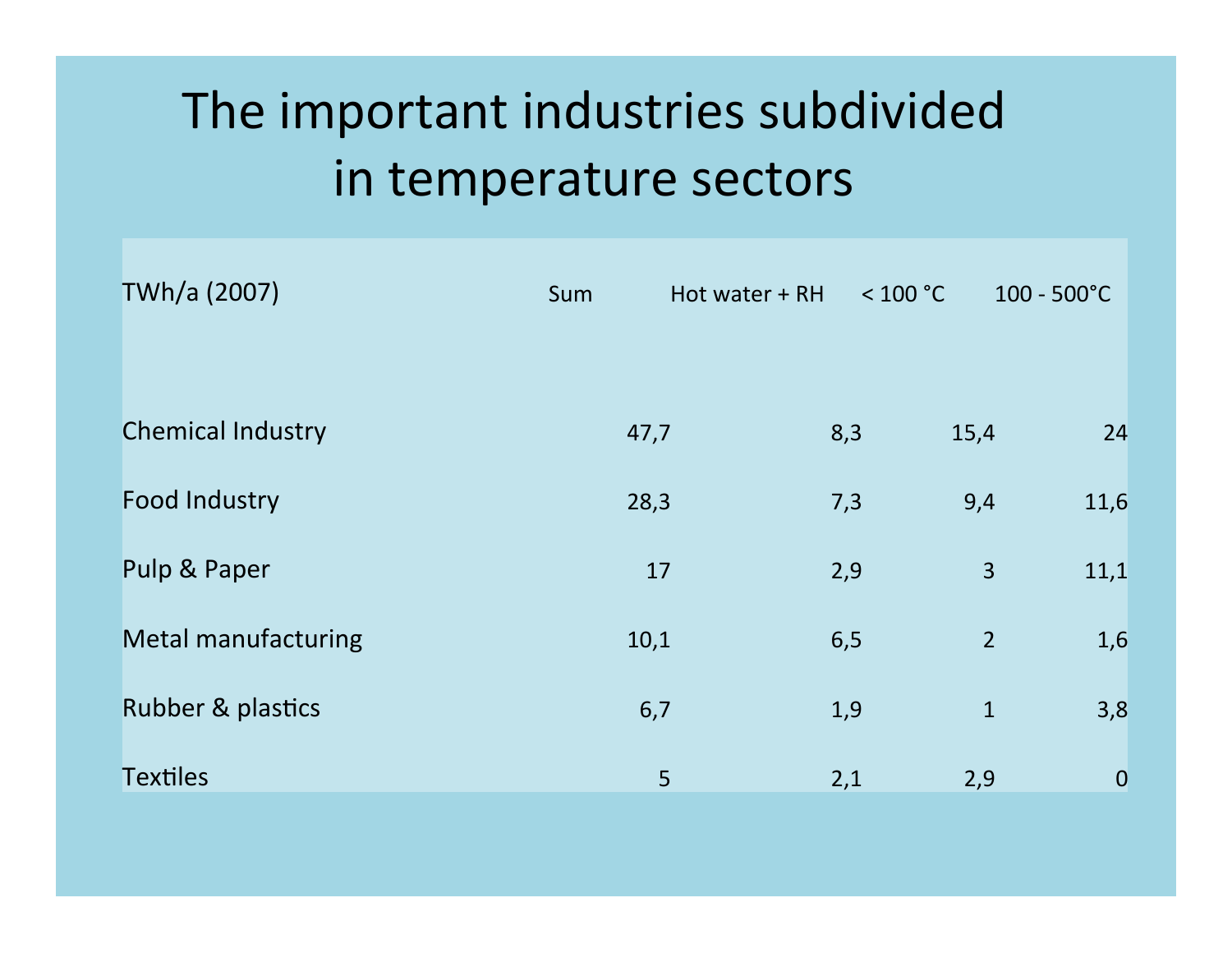#### Thermal energy demand of various processes in the Food industry

| <b>Temperature</b><br>range                                                                   | [°c] | 20 | 40 | 60 | 80 | 100 | 120 | 140 | 160 | 180 | 200 | 220 | 240 |
|-----------------------------------------------------------------------------------------------|------|----|----|----|----|-----|-----|-----|-----|-----|-----|-----|-----|
| <b>Across the industry</b>                                                                    |      |    |    |    |    |     |     |     |     |     |     |     |     |
| Cooking<br>Pasteurizing<br>Cleaning<br>Sterilizing<br><b>Drying</b><br>Washing                |      |    |    |    |    |     |     |     |     |     |     |     |     |
| <b>Milk processing</b>                                                                        |      |    |    |    |    |     |     |     |     |     |     |     |     |
| Pasteurizing<br>Cleaning<br>Melting<br>Sterilizing<br><b>Drying</b><br>Pre-heating<br>Washing |      |    |    |    |    |     |     |     |     |     |     |     |     |
| <b>Butcheries</b>                                                                             |      |    |    |    |    |     |     |     |     |     |     |     |     |
| Scalding<br>Smoking<br>Cleaning                                                               |      |    |    |    |    |     |     |     |     |     |     |     |     |
| <b>Baking</b>                                                                                 |      |    |    |    |    |     |     |     |     |     |     |     |     |
| <b>Blanching</b><br>Pressing<br><b>Drying</b>                                                 |      |    |    |    |    |     |     |     |     |     |     |     |     |
| <b>Fruit &amp; vegetables</b>                                                                 |      |    |    |    |    |     |     |     |     |     |     |     |     |
| <b>Blanching</b>                                                                              |      |    |    |    |    |     |     |     |     |     |     |     |     |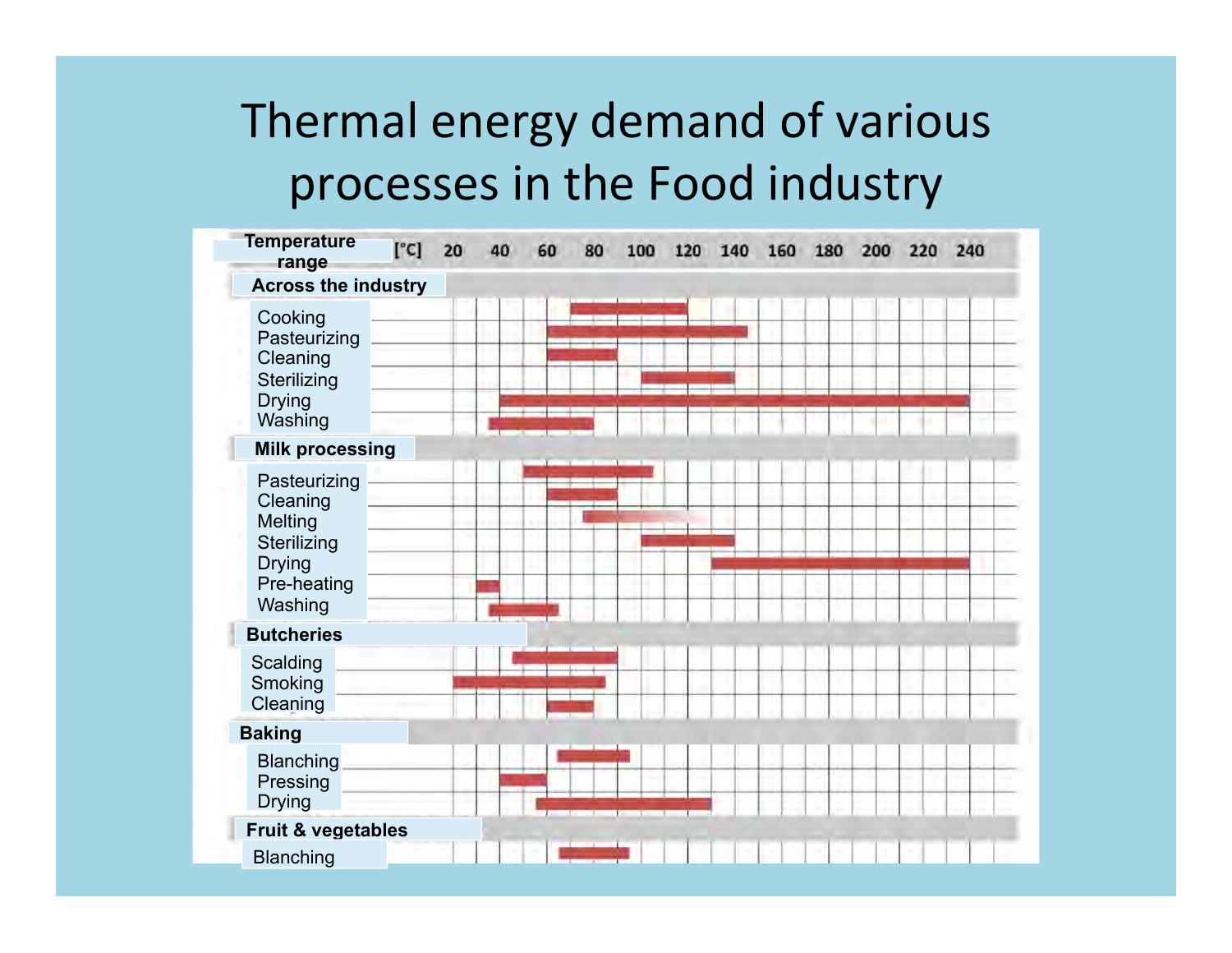### Energy demand for cooling (GWh)

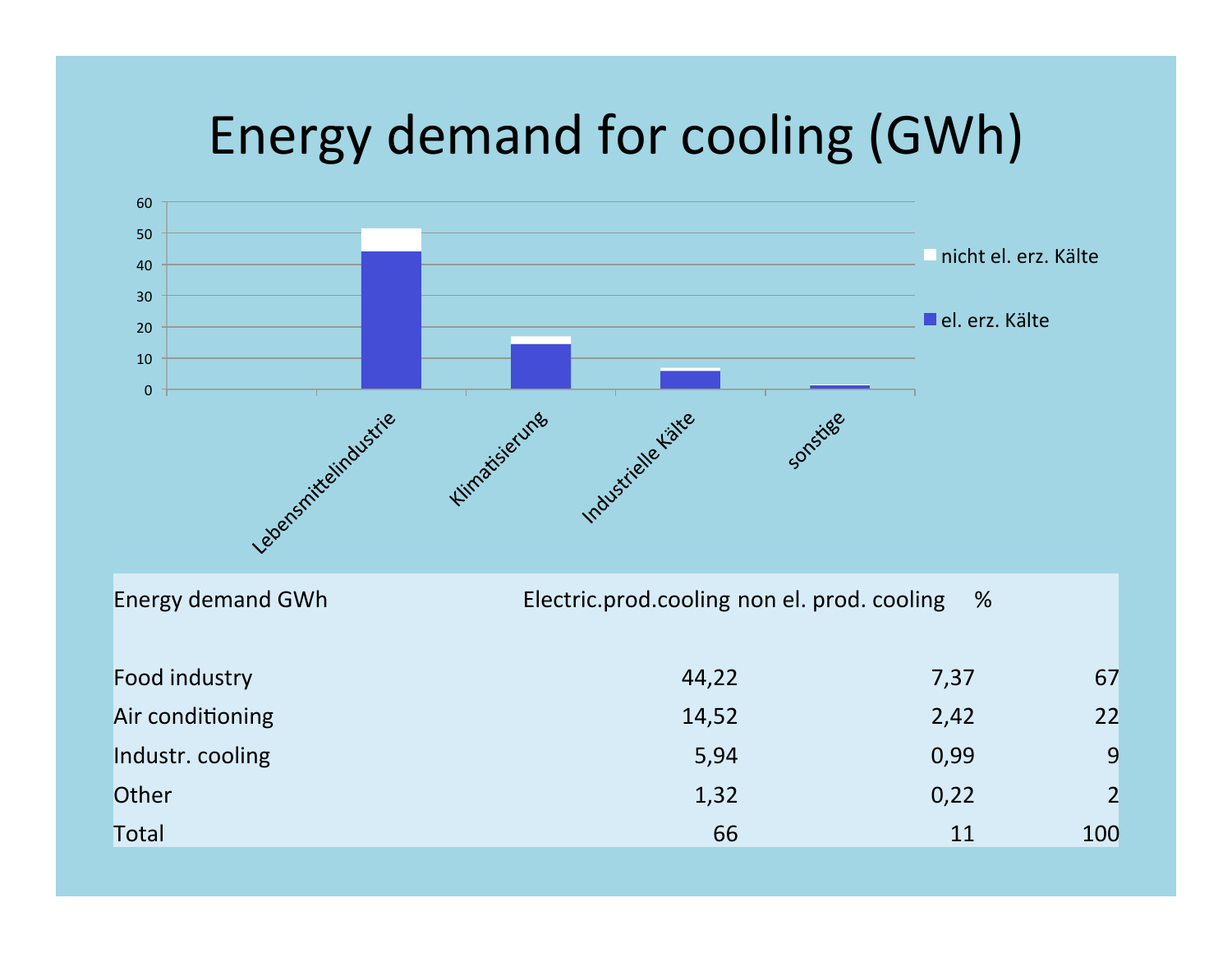# Operating mode of a AKM

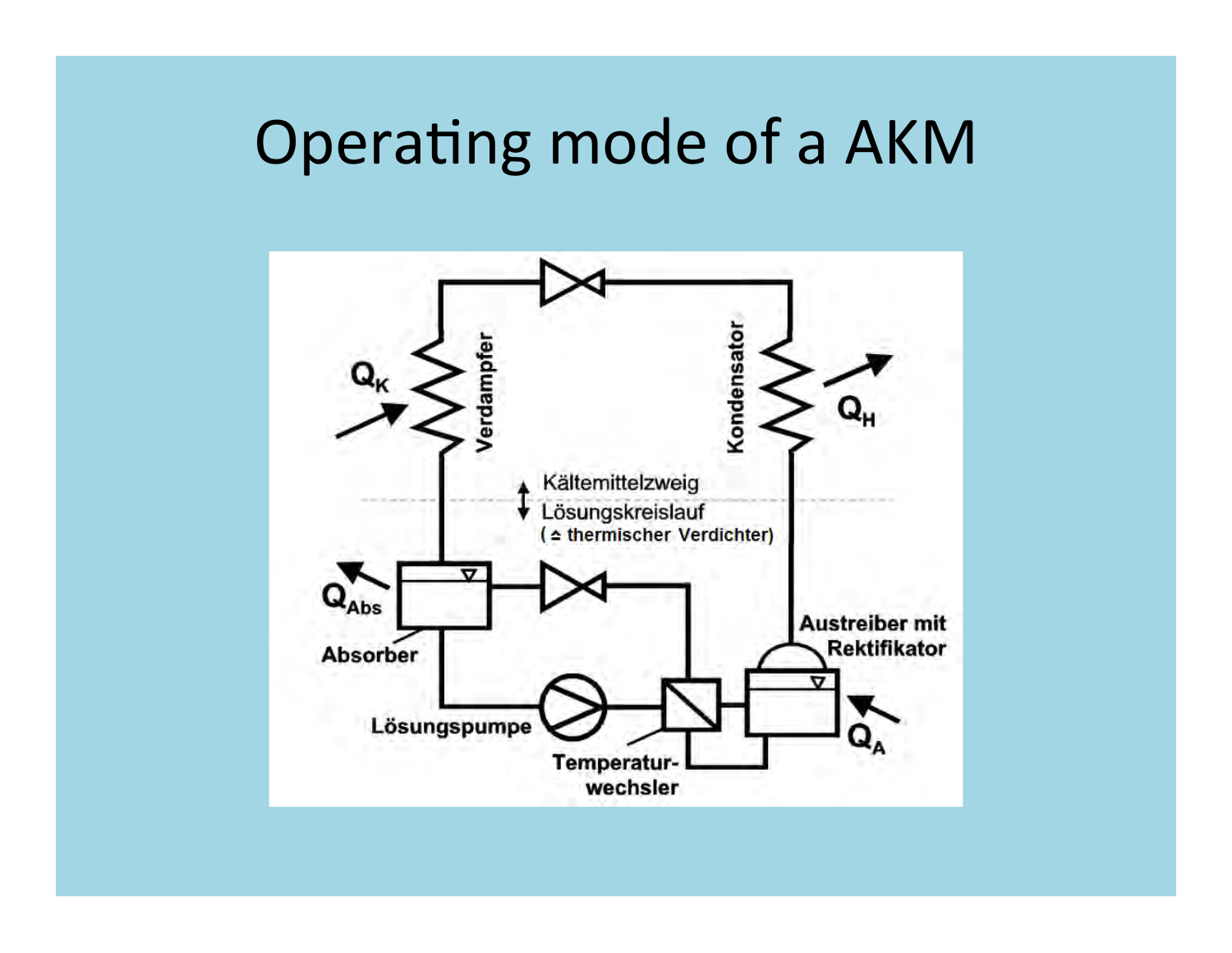#### Industrial absorption-refrigeration plant

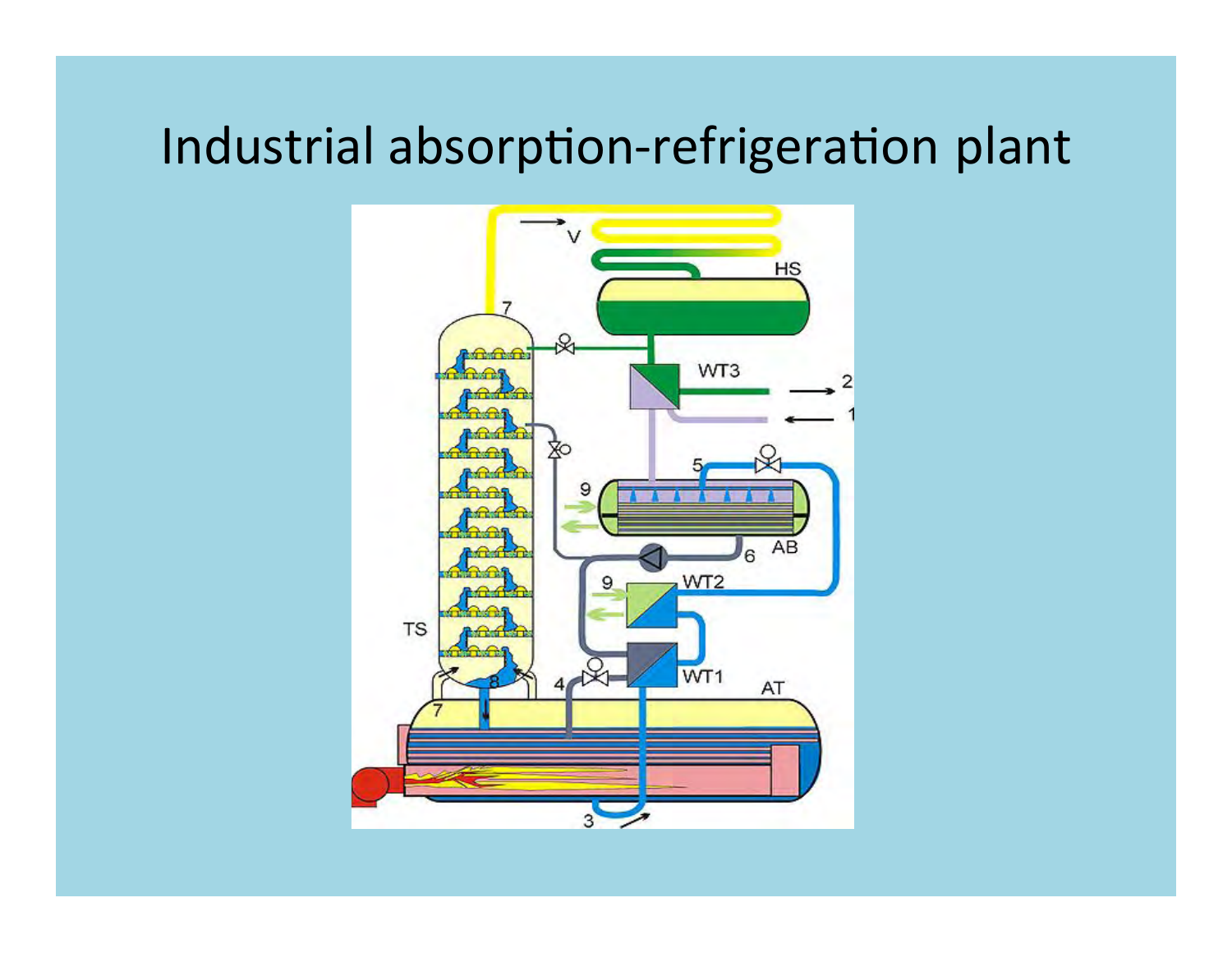## Give the E-Cat a chance

- . Full sale-or-return agreement
- . 2-year warranty
- . And, of utmost importance, considering Mr. Rossi's speed of constant improvements:

upgrade costs are very modest: 10-15%